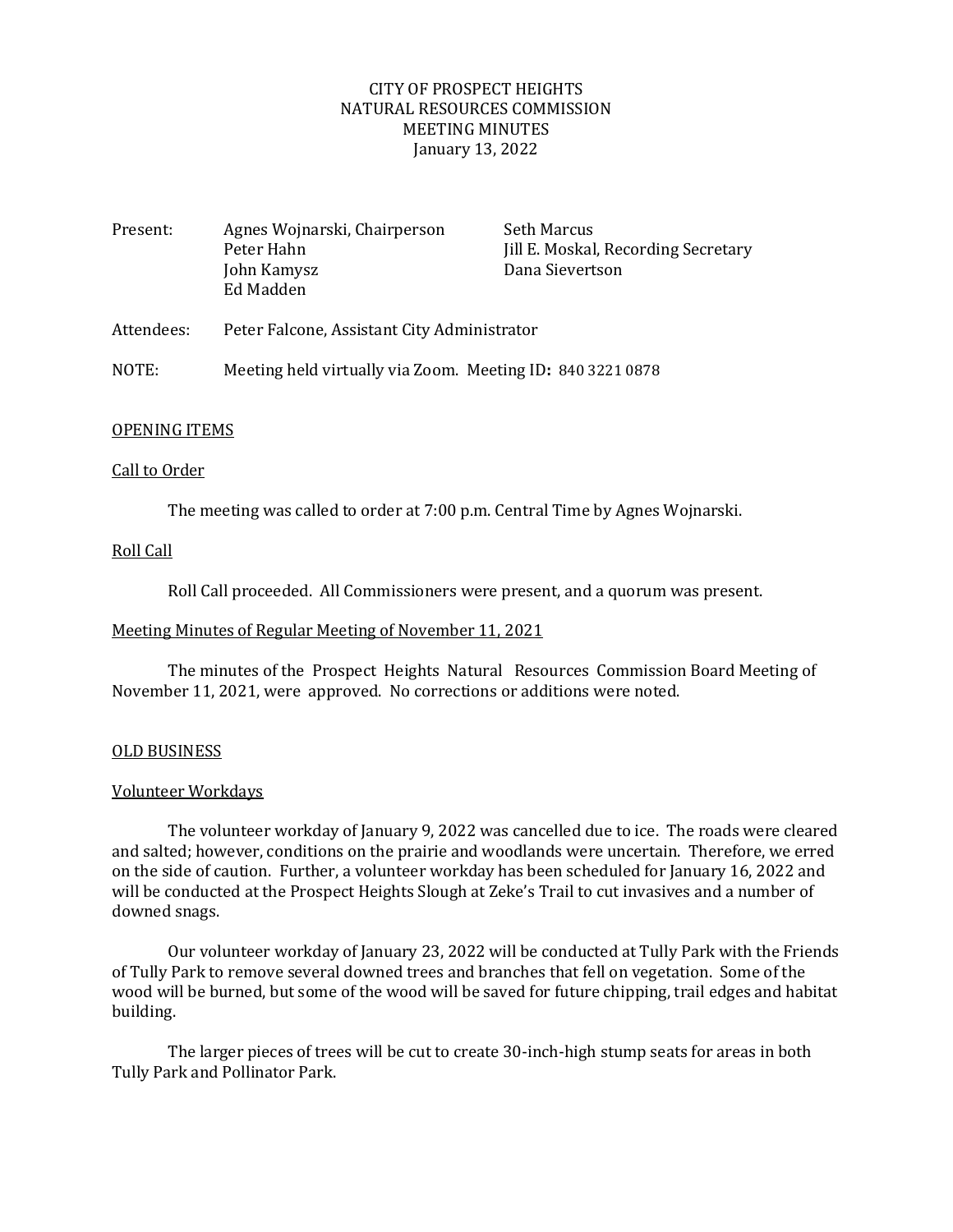The Eagle Scout Project at Tully Park involves an Eagle Scout (Hans) that is interested in constructing the meditation garden in the northwest section of the park. The Friends of Tully Park are awaiting the Eagle Scout's plans.

### Prospect Heights Public Library/Park District Events

#### Nature Speaks Program

On January 20, 2022 from 1:30-3:00 p.m. Central Time, Dr. Alice Bell will provide a Zoom presentation on "Our Biggest Experiment – The Epic History of the Climate Crisis." Traversing science, politics, and technology, Our Biggest Experiment shines a spotlight on the little-known scientists who sounded the alarm to reveal the history behind the defining story of our age: the climate crisis.

Dr. Bell is a resident of the United Kingdom. Due to the time difference and the number of Zoom presentations that Dr. Bell currently conducts, she politely declined enjoying a virtual lunch/dinner with us. However, the possibility exists that we may reschedule a virtual lunch/dinner with her this summer.

Dana reported that David Schwaegler will provide a Bluff Spring Fen Zoom presentation on April 21, 2022 at 7:00 p.m. Central Time. Dana is creating the Nature Speaks webpage on David Schwaegler. Also, Dana noted that David is an expert photograph and storyteller.

Seth attended the Glencoe Public Library January 12<sup>th</sup> virtual program entitled "Climate Change and the North Shore" and found it to be very educational and informational. Seth stated the presentation was excellent and said the slides and video are available. Therefore, below is the following information:

| To view the recording of the program,<br>follow this link to the Glencoe Public<br>Library's YouTube Channel:                                       | https://youtu.be/Xakb9ADRXyw                                                             |
|-----------------------------------------------------------------------------------------------------------------------------------------------------|------------------------------------------------------------------------------------------|
| To view the presentation slides of<br>Dr. Wuebble and John Andersen, follow<br>this link:                                                           | https://drive.google.com/file/d/1qf0R2M_incaASkJgiX9tvtj10<br>M/view?usp=sharing<br>XzZY |
| To view the full Intergovernmental<br>Panel on Climate Change (IPCC) 2021<br>Report, summaries, FAQs, and other<br>learning tools, go to this link: | https://www.ipcc.ch/report/ar6/wq1/                                                      |

Ed requested of Dana that when he is collecting material from future speakers to request from the beginning photos of the highest resolution. Photos may be reduced but are a challenge to enlarge. The press asks for such photos on occasion.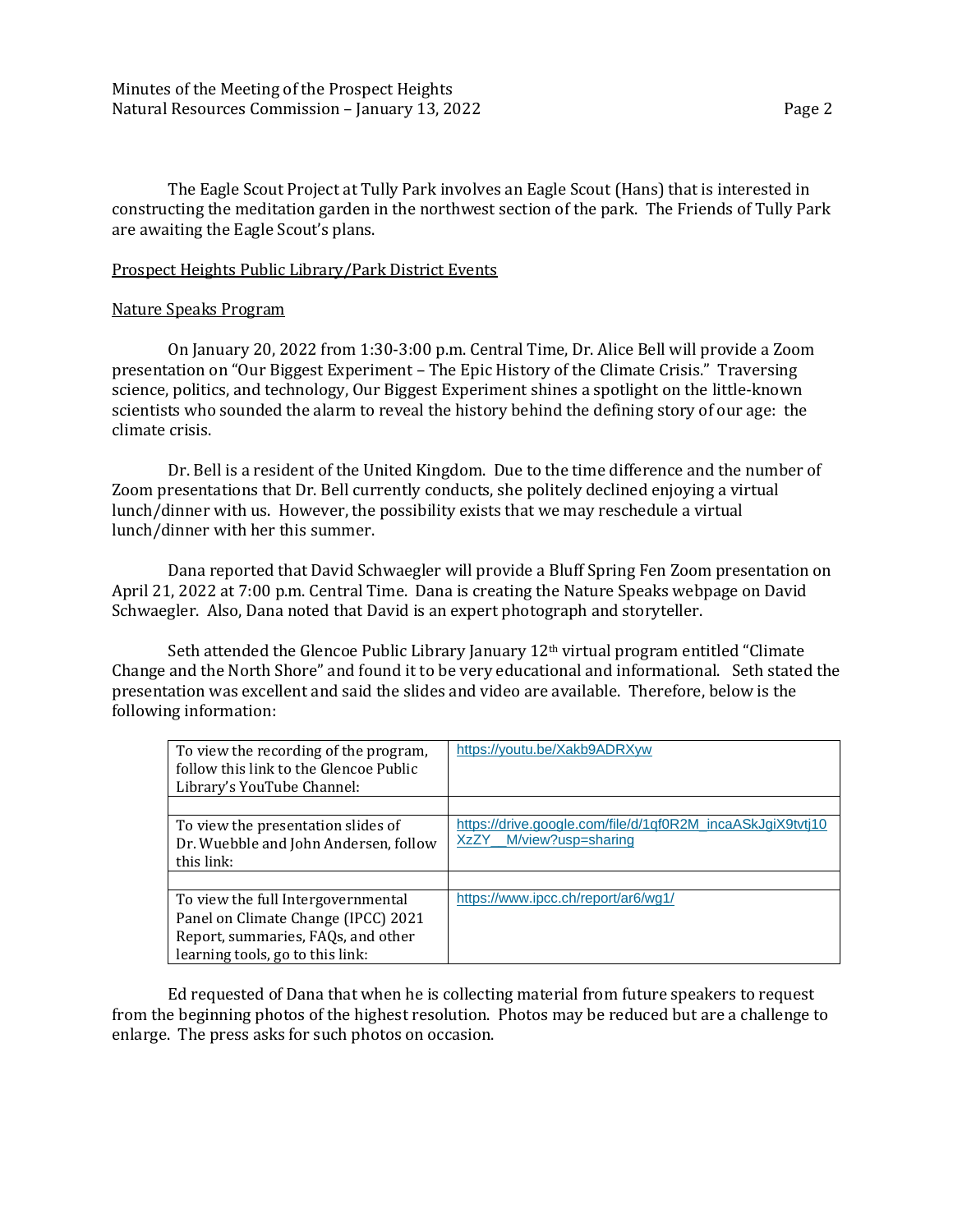### Osprey Nesting Platform (Slough)

Dana contacted Joe Wade for an update on this objective, but current information is unavailable. Joe has been working with ComEd and trying to make it happen.

This concept is driven by the City, and the location of the proposed Osprey Nesting Platform at the Slough is Prospect Heights Park District property.

### Slough Boardwalk Project and Funding

### Project

Dana reported that the Board Walk has been installed. Final leveling of the Board Walk will occur in the spring after the boards have experienced winter and frost expansion and heaving.

#### Plantings

We have 1.5 years to concentrate on flora and forbs. We will push back the rest of the cattails near the Board Walk and install warrior sedges, flora and forbs, and signage.

Eradication of all the cattails is impossible. We are leaving certain sections that are isolated and clearing other sections. An island of cattails in the center will remain. The cattails afford a structure even if they are invasive by providing refuge and habitat for wild animals, such as muskrats.

Cattails in between the water and the cleared area will be removed, and it will come back right before where the platform is located, a one-acre area of cattails. We will reclaim this area with warrior sedges and forbs where they will survive. Two other areas to clear of cattails is (1) by the benches and the overlook up to the water (SST) and (2) the area just off Hillside that we started clearing about three years' ago.

Agnes mentioned that burr reed was located in the cattails. This plant has the same structure and function as cattails but is non-invasive.

## Funding

Dana said the total Slough Boardwalk Project is \$12,000. To date, we have spent about \$8,000 in materials. Therefore, the remaining \$4,000 will be spent on plants, benches, and signage. We have 1.5 years left of this Project and providing quality restoration will determine how the money is spent.

No concept in place yet for the Signage. However, the Signage will reflect on the history of the area, the funding source, the Eagle Scout Project, the efforts of the Project, birds and wildlife, and information on wetland plants, flora, and fauna signage will be located by the benches. Cost: \$2,500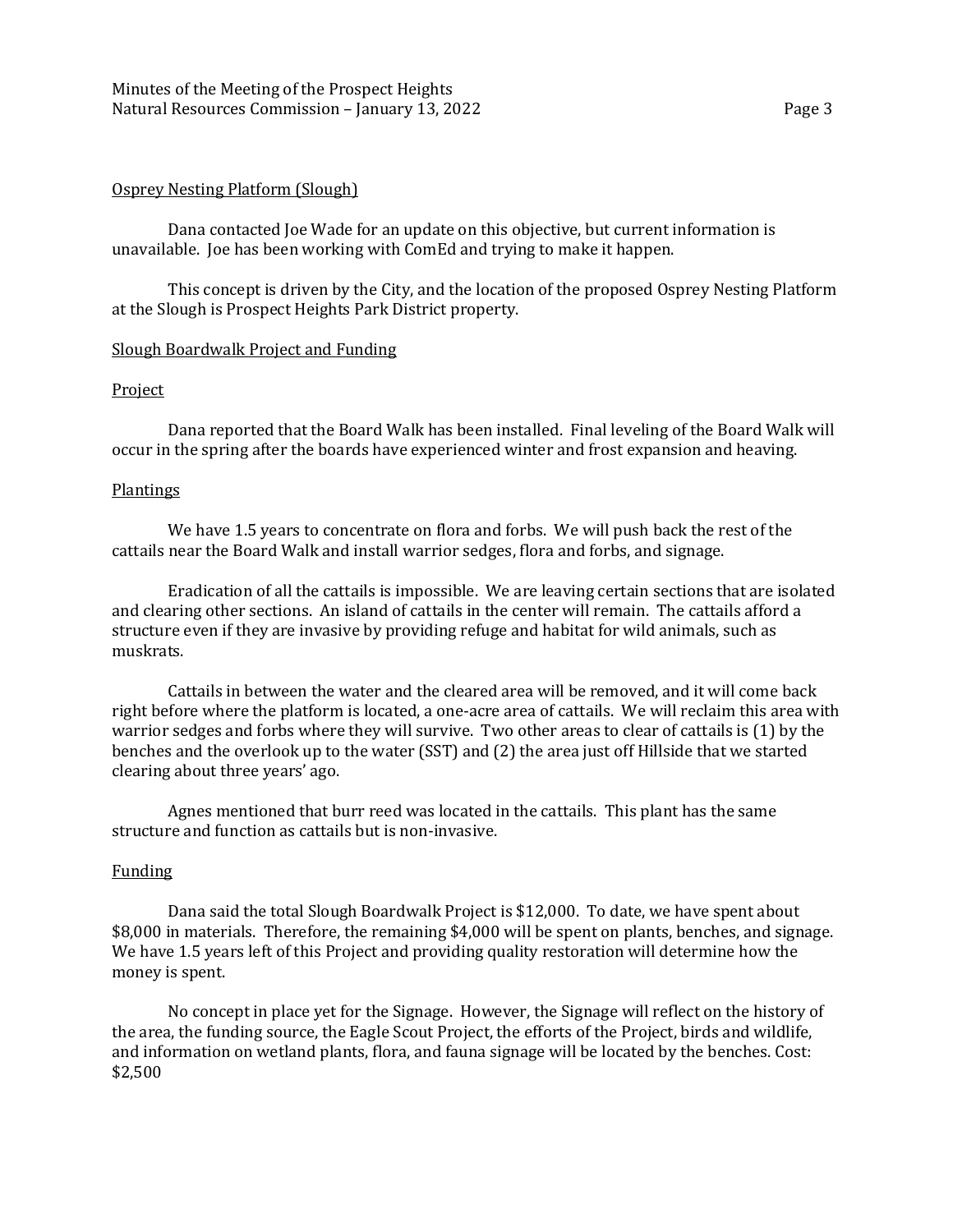Jill inquired if signage alerting the public that the boards can become slippery when wet, especially when wet leaves are on the Board Walk, would be posted. Dana responded that whatever caution warning signs are presented would be discussed first with the Park District's insurance provider.

Ed Madden suggested asking the insurance provider what makes sense to ensure a good fit or make sense with the area and then proceed.

## Grand Opening

Ed Madden suggested a Grand Opening or ribbon-cutting ceremony for the Board Walk in the Spring. It could be a formal event. We would invite the mayor, elected officials and other key players.

## Prospect Heights Park District and Budget/Funding Status

Agnes spoke with Christina Ferraro, Prospect Heights Park District Executive Director, about one month ago. Agnes did not know the final amount nor did she have an update. The Park District has budgeted for an intern and the summer Nature Camp. Therefore, Agnes will contact Christina and advise Commissioners of an Update via e:mail message.

Dana noted that Annette Curtis, current Superintendent of Finance and Planning for the Prospect Heights Park District, is now employed with the Des Plaines Park District. Dana said we do not know her replacement.

## Pollinator Park Project

Dana said a Purchase Order for aquatics was just issued for about \$600 with Expense Restoration Nursery. The plants will be delivered in late spring.

Dana provided Commissioners with the Hillcrest Lake/Pollinator Park Ecological Management Schedule 2022. The work scheduled for 2022 was noted and included mention of aquatic species installation:

- Continue to prepare turf grass for Riparian buffers
- Finish creating the walking trails
- Continued planting and seeding of native plugs and seed
- Install Signage
- Install landscape stone benches
- Install aquatic species at the original shoreline restoration
- Install first year section of native shoreline restoration
- Continued maintenance
	- o Prescribed burns in the fall 2022
	- o Manage invasive plants
	- o Manage aesthetics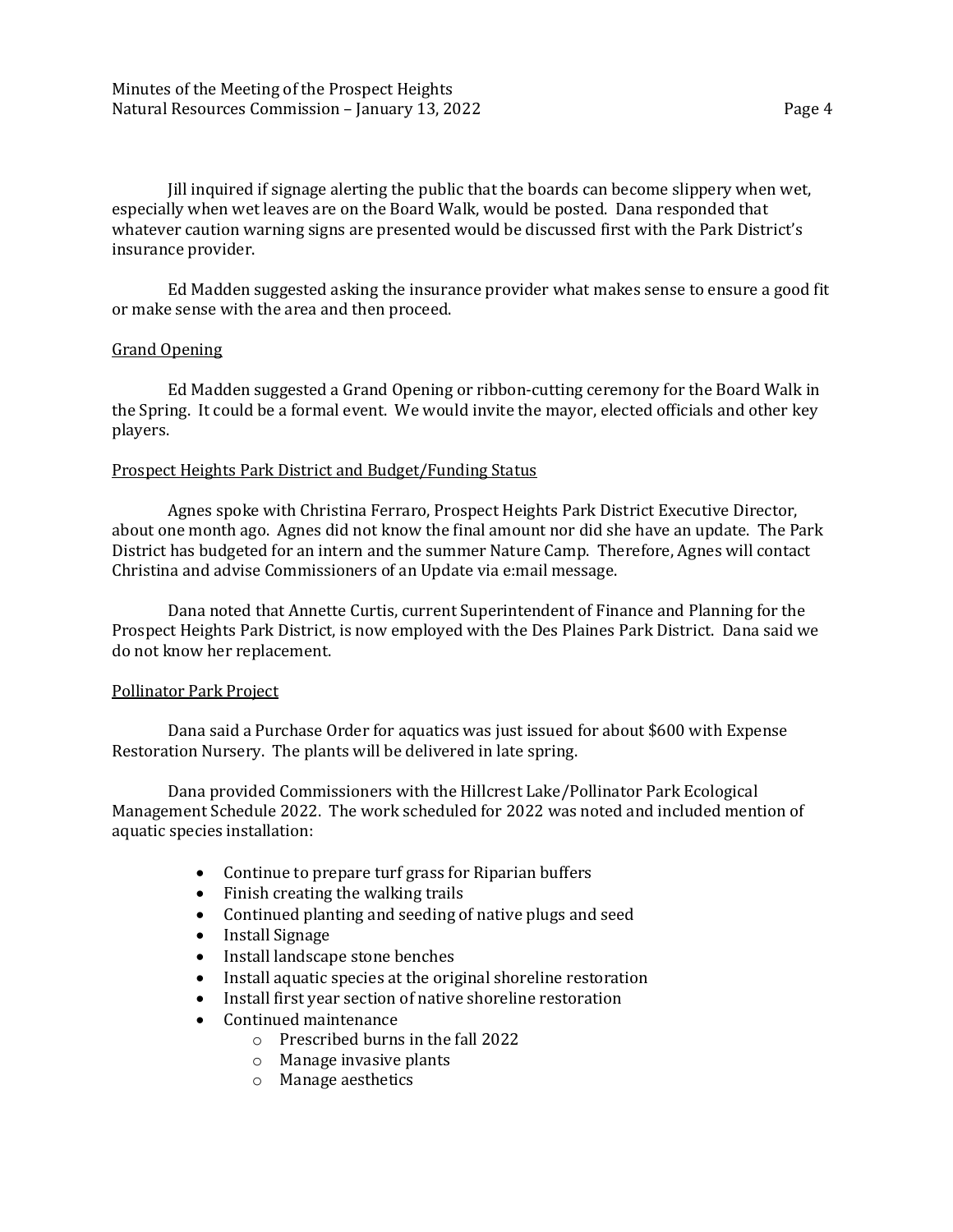Minutes of the Meeting of the Prospect Heights Natural Resources Commission – January 13, 2022 **Page 5** 

Dana summarized this in the Management Plan: Planting aquatics – 280 plants representing eight different species. Agnes and Dana personally contributed to the order to purchase another 90 plants.

Dana will be visiting Schwake Stone, the leading supplier of quality stone products for the Chicagoland Area, to look at granite boulders. We would be purchasing three (3), 30" x 30"granite boulders to utilize in lieu of benches at Pollinator Park. The boulders would be delivered in the winter when the ground is frozen to minimize soil disturbance in Pollinator Park.

There will be no benches around the Lake. Instead stumps and boulders will be utilized. Dana mentioned that the Public Works Department is not in favor of benches because of maintenance issues, ADA compliance rules and the public abusing benches.

John said we should have a well-conceived plan for the landscaping of Pollinator Park to dictate optimal placement and aesthetics of log stumps and stones for benches. We must look at the areas, conditions, and flow of public usage, such as walking, parking of cars, access to the Lake, etc. Pollinator Park is located from Willow to Owens Street. Therefore, available Commissioners will meet after the workday on Sunday, January 16 at Hillcrest Lake to make an assessment.

Dana provided maps of the Slough and Hillcrest Lake depicting the following:

- Proposed MWRD Road Construction Project: Willow Road and Owen Court
- Shoreline Restoration Project: The West and North banks of Hillcrest Lake, including highlighting the Shoreline Restoration Test Plot (northwest corner of the Lake).
- Plantings A & B and Seedling 1 & 4: Hillcrest Drive near Willow Road
- Pollinator Park from East Willow Road North on Hillcrest Drive to Owen Court
- Restoration Areas of the Shoreline and Section measurements from Mild to Severe to Restored.

Dana reported that the funding for the Pollinator Park Project has been completed. Therefore, Dana will be composing a Grant Review and progress report for ComEd, which must be completed six months after the Project end or by June 2022. Additionally, the Grant paid for work to date and has expired; however, we will always be maintaining and developing the area.

## Shoreline Restoration Project 2022

Dana reported that the Grant for the Pollinator Park Project was a certain amount of money. There are no more Grants for this Project. However, there is a Grant for purchase of coconut rolls for the Shoreline Restoration Project, which is a City Project, and funding is outside of our regular operating budget.

The Grant for the Shoreline Restoration Project does not include funding for benches. The funding will cover purchase of coconut rolls, blankets, seeds, and other materials. The management of funding is clearly defined.

The Shoreline Restoration Project will be a six-year City Project and will begin in 2022 as soon as warm weather returns.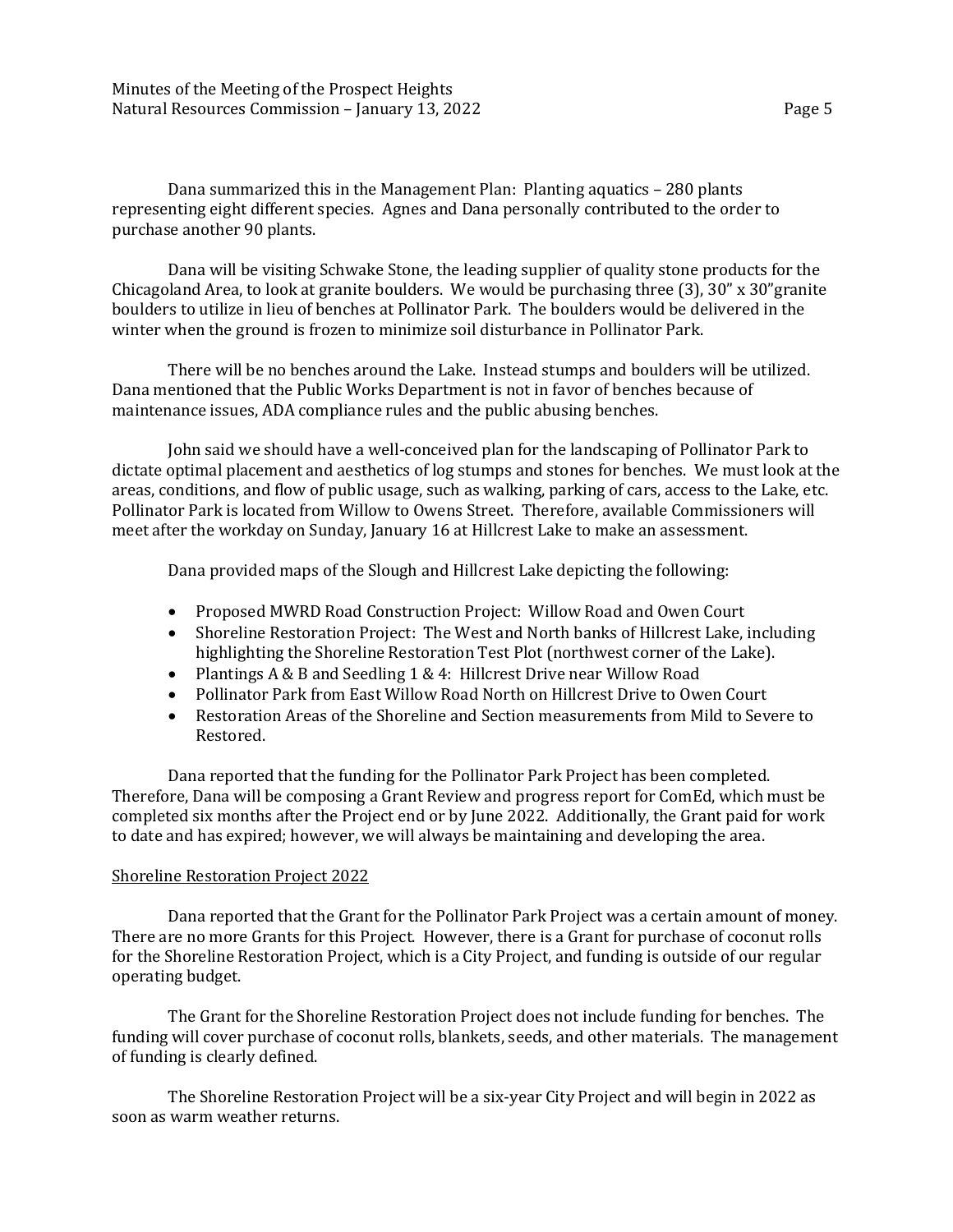### Path Maintenance at Worksite

Agnes said that path maintenance is year-round, but a particular need in the spring and fall, at a time when we do not have the extra helping hands of our summer interns. September is a particular time when we need to maintain all paths and trails.

Agnes said Seth performed preemptive work at the Nature Preserve, which is a huge help. Dana expressed appreciation to Seth's hard work in getting the Nature Preserve paths into shape.

### Prescribed Burns and Continued Discussion

Agnes reported that spring burns begin in March, and since we were unable to burn in the fall, we have a lot to accomplish in March.

Fall burns were prohibited due to ground cover that remained green and a lot of precipitation. A few days occurred that would have been ideal for a burn; however, Agnes was unavailable.

Dana spoke with Aaron Feggestad, Senior Ecologist, Environmental Services at Stantec, on plans to brush cut the Remnant Sedge Meadow from Camp McDonald Road north to Old Willow Road. Having this accomplished in the winter will allow for herbiciding emerging invasives, such as Teasel, in the Spring. Dana will advise when the work is approved and then scheduled.

Dana inquired of the ComEd Seeded Prairie conversion. The Prairie was not burned in the spring or fall of 2021. ComEd wants to burn the prairie in the spring, but if conditions are not right, should they mow? Mowing in the fall of 2021 provided huge dividends because the prairie could not be burned.

Agnes said that it is different to mow the prairie in the fall because vegetation is standing tall. However, in the springtime after the snow, all plants are lying down, making it easy to mow. Therefore, we will wait to see what conditions are like in the spring.

Dana's concern is to have information for ComEd in enough time as they consider their programming options.

#### Seed/Greenhouse Program

Agnes reported that all collected seed has been planted in pots and tucked away for the winter and awaiting installation in the Greenhouse in March. Mesh netting was placed on top of each seedling tray for protection. We are growing a lot of plants and different species! It is very exciting. Next, preparation work for the Greenhouse will begin.

The Greenhouse was totally restored at the end of the fall season. The temporary Greenhouse will be installed in April, and a new cover will be utilized.

Also, we have seed that needs to be distribution, but need the right conditions. We cannot seed on frozen ground. The snow must be melting, melted or just before a snow fall to ensure the seed stays in place.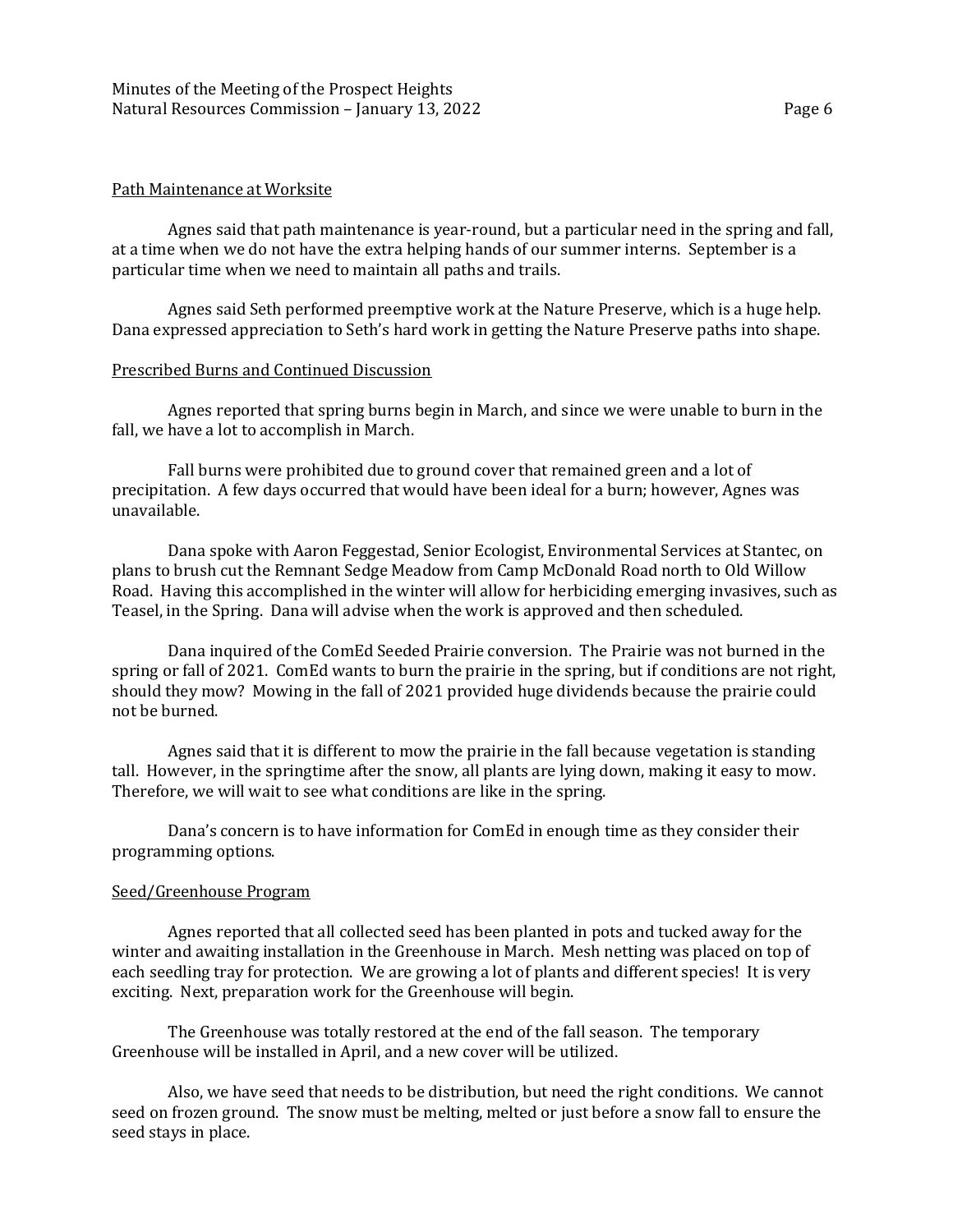## NEW BUSINESS

#### Gift Donation

The PHNRC received a gift donation from the Hyndman Family of \$3,000. Therefore, Commissioners discussed how best to utilize this wonderful, thoughtful gift:

1. Planting a native Plum Grove that parallels Elmhurst Road. The type of Plum trees to plan would be Prunus Americana and purchased from Possibility Place. The cost is \$16.95 per each five-gallon container (tree). With 300 feet of frontage, we would need to purchase 100 containers providing one plant for every three feet of frontage and very effectively create the buffer that residents have requested to shield the Slough from Elmhurst Road. The Plum Grove would also provide fruit for residents to enjoy when walking on Elmhurst Road, as well as fruit for birds, wildlife, and insects.

The buffer would be a very beautiful addition in the spring and a Slough feature, too.

The total purchase cost would be \$1,695 and leave \$1,305 of the gift amount for another project.

Recommendation: Name the Plum Grove after the donor: Hyndman Plum Grove.

Discussion: Is a Plum Grove a good buffer? It will become a good thicket but controlled. The Remnant Sedge Meadow has a thicket of Plum Trees along the railroad tracks. The trees bloom a pretty white flower in the spring, which would become a feature of the Slough Pete Hahn researched a Plum Grove, and said the trees grow to 15' in height and 15' in width. Pete suggested placing Swamp White Oak on the two ends of the Plum Grove. Swamp White Oaks hold their leaves longer to provide a winter screen. The Morton Arboretum will be providing 15 swamp white oaks and planting them around the Slough. Two are bald cypress and eight Swamp white oaks. Restriction of being 20 feet off Elmhurst Road.

2. Purchase of Education outreach materials. Succession planning is large part of our existence. Locating our successors, future interns, and raising environmental awareness of the community are very important objectives and goals. One idea is to invest all or part of the funding into education in the form of educational materials from the University of Illinois, the Leopold Foundation, and other resources.

The materials could be utilized as giveaways at events, during service days, in the classroom or be used as teaching materials. Opportunities exists to purchase a large quantity at an inexpensive cost.

For example: Dana purchased materials over Christmas to give to children. They are like flash cards but on a ring, laminated and portable to take out in the wild. The cards are on birds, reptiles, amphibians, etc. They are of minimal cost. John offered an idea to produce a vehicle to get the word out to the schools, which would assist us with succession planning as students mature and start thinking and planning for their further education and a career.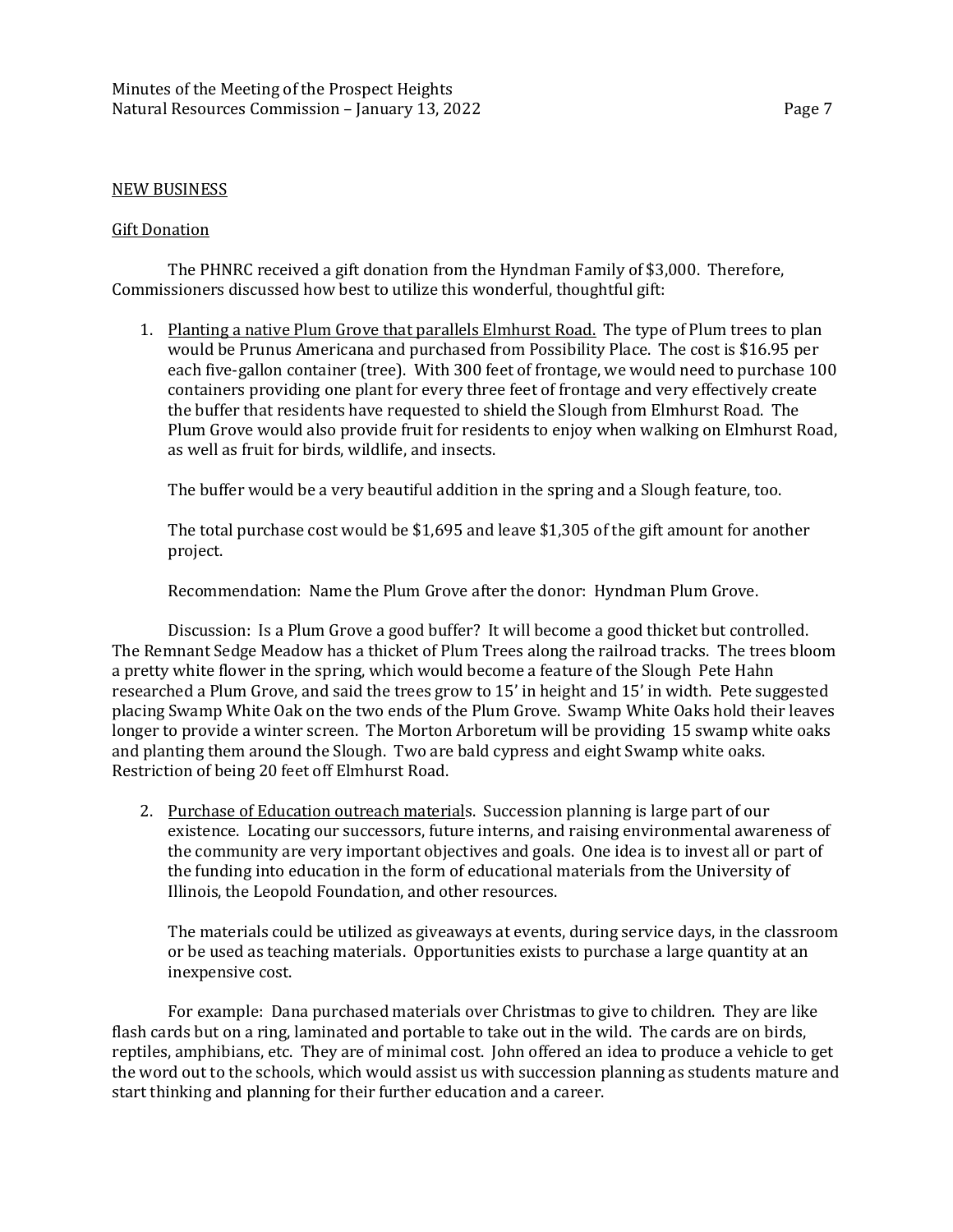Discussion: John suggested producing a mailer to the community and residents of Prospect Heights because not everyone visits our website. John mentioned the Elm Leaf (the Public Library's newsletter), the Hose Line (Fire Department), and other city publications where he learns more of these realms than he is not normally tuned into. Our mailer could be similar in design to our Resources Journal and provide information on who we are, what we do, and our efforts with the local schools.

The printing cost is minimal, but it must be produced. Information from the Park District does not mention their natural areas and walking paths. We could dedicate the flyer on our various sites, their location, what is there, information on buckthorn, etc. Postage is more than the printing.

We inquired of the City's bulk mailing rate. Peter Falcone said the City's Quarterly (printed) newsletter is eight pages, produced at a cost of \$2,000 and a postage cost of \$1,200 (bulk mailing rate). It is delivered to every Prospect Heights address.

Ed cautioned that mailers have a limited shelf life. Residents receive so many of these things, and they land in drawers, backpacks or simply thrown away. Ed does not feel a flyer is as beneficial as we would think. Could we have a page in the City's Quarterly newsletter or appear in the newsletter once or twice a year?

Peter Falcone said that although we are a Commission of the city, we do not qualify for space in the newsletter because we are not elected officials. However, we can always send an informational piece to Peter, and he will make space for us in the newsletter, about half page. Further, Peter offered to discuss long-term of how the NRC may be better publicized or advertised in the future. However, to be a staple in the city newsletter is not possible. Peter also encouraged us to provide an article on the Slough Boardwalk.

- 3. Upgrade and renew our work signage, parade materials, event signage, and public relations materials.
- 4. Invest in a project that would create nature opportunities on the east side of Prospect Heights. Suggestions of naturalized areas, educational events and Community Days were discussed.

Discussion: Dana spoke with Marcia Jendreas, who works with the Police Department, and learned that the property on the east side of town is part of several communities in terms of who owns what: Prospect Heights, Mount Prospect, Wheeling, Northbrook, River Trails, Prospect Heights Park District, and the Chicago Executive Airport. The park that we considered on the east side of town belongs to Mount Prospect, so any possibility must be discussed with Mount Prospect. The City of Prospect Heights owns the apartment buildings. There is not a lot of real estate.

Marcia suggested Commissioners speaking with Alderman Dolick of Ward 5 for ideas on what type of event or events or feasible projects. It is a worthwhile cause. We are concerned with ecological justice and equality, and it is lacking. Therefore, it is an area where we feel we could make a difference.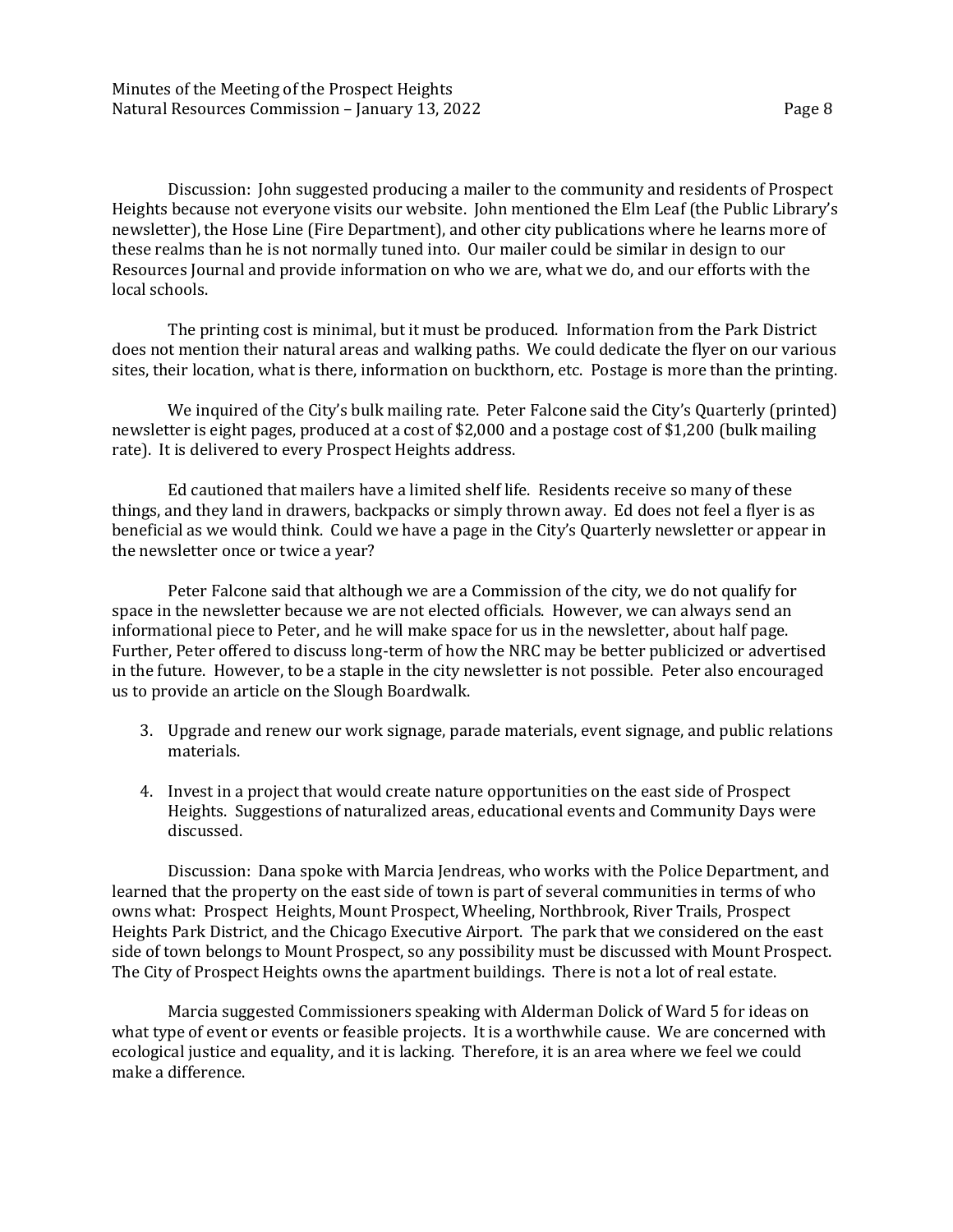The donation is subject to our budget expenditure; therefore, we must expend the funds by April.

Seth suggested purchasing a Brush Hog.

Dana said we could do Ideas 1, 2 and 3. A discussion should ensue to cover how, what and when and plan a budget. The Plum Grove will be the number one concern. Dana will provide a menu and costs for consideration.

Dana inquired of Peter Falcone of how the cost of the Prairie Restoration in Progress (four corrugated signs) were paid. Peter said the costs were split between the Park District and the city. Peter said the prairie is park district leased property and not city property.

Agnes said the cost of signs could be part of our regular operating budget.

John said felt strongly that our banner must be upgraded and be more visual. Dana said a cloth banner is reusable and fits on a frame to be pulled up to 6 feet in height and 3 feet in width. Dana will put costs together for further discussion. Ed said that banner would serve the purpose of more exposure of our Commission to the community.

## 2022 Budget

Peter Falcone recommended when configuring our 2022 budget to consider a separate line item for Promotional Items.

We do not yet have an accounting for Park District funding; however, they typically allocate between \$5,000 and \$6,000.

# Treasurer's Report

John provided a current budget received from Peter Falcone to Commissioners prior to the meeting.

We have a balance of about \$3,600, three thousand of which is the Gift. Therefore, we have about \$600 to spend before the end of April 2022.

Expenses for the bottom-line net are \$357, if we purchase the granite boulders.

## City Civic Meetings and PHNRC Representation

Jill highlighted notes from the following November and December City Council and PHPD Board meetings: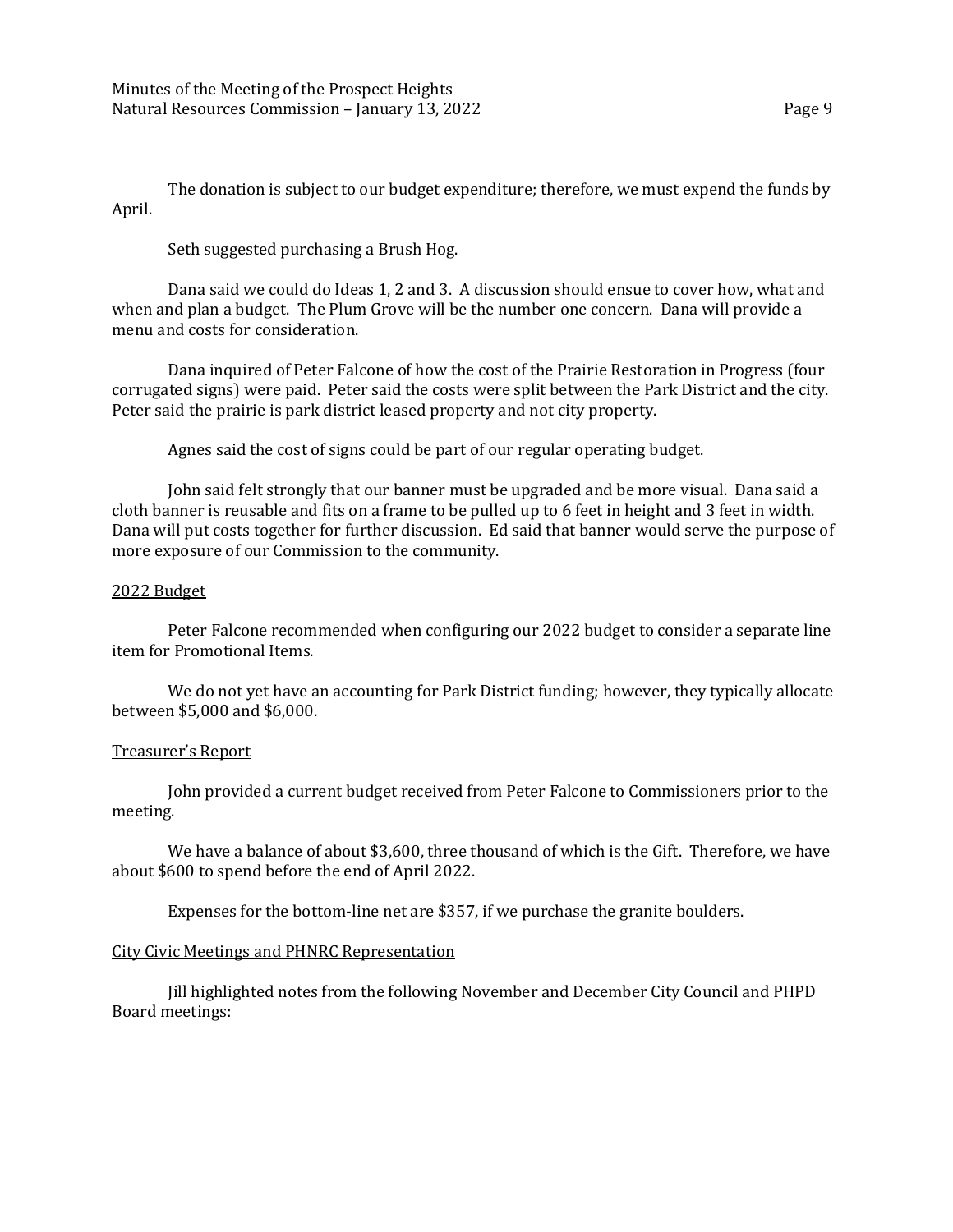#### City of Prospect Heights City Council Workshop Meeting of November 8, 2022:

#### DISCUSSION TOPICS FOR THIS WORKSHOP MEETING:

City Administrator Wade said that the City is waiting for engineering information on the lake water. Mayor Pro Tem Dolick asked if the City is planning on conducting another water survey. Assistant City Administrator Falcone replied that he has conducted two in the last six years, and that it was vital that the Council carefully formulate the questions in the survey. He noted that the questions must be informational, and not give the appearance of advocating water. Alderman Morgan-Adams said that the first survey had questions that were Alderman Morgan-Adams - said that the first survey was contentious, but the second one was worded much better. Treasurer Tibbits noted that every survey will motivate some residents to

accuse the City of advocacy. He believed that it was best to have a survey that allowed residents to rank their opinions on water.

Council directed Staff to set up a water survey.

#### City of Prospect Heights City Council Meeting of December 13, 2022:

Resolution: Designating American Rescue Plan Act (ARPA) Funds to be used for the Arlington Countryside Storm Water Management Project: The City of Prospect Heights received an allotment of \$2,161,976.84 from the ARPA. At the Sept 27, 2021, City Council Regular Meeting, the City Council voted to utilize a portion of the ARPA funds for the fabrication and delivery of a storm water pumping station for the Arlington Countryside Storm Water Management Project. The resolution passed memorializing the designation of all remaining ARPA funds to be used for the Project and to provide a reporting mechanism to Federal authorities.

Resolution: Agreement to Provide the City of Prospect Heights Participation in the Metropolitan Water Reclamation District Flood Prone Property Acquisition Program for the Purchase of 214 South Wheeling Road: The City has submitted an application for program participation for 214 South Wheeling Road. This property has experienced five flooding events from Tully Creek resulting in structural damage. The property is adjacent to Tully Park. Tully Park has very limited access; therefore, it has been a long-time goal of the Prospect Heights Park District to develop a more visible and accessible entryway to the park. The purchase of 214 South Wheeling Road presents an opportunity to access and expand Tully Park. Therefore, the PHPD provided a letter of intent for the transfer of the property to the Park District and reimbursement of costs.

This Project offers benefits to our community:

- $\circ$  Provide compensation and relief to the homeowner who has suffered repetitive losses.
- o Provides a visible and accessible public access point to Tully Park.
- o Provides additional park land.

MWRD requires the structures of the property to be removed and places a deed restriction to ensure perpetual open-space use and maintenance of the property.

The City is the participatory applicant; therefore, the City responsibilities involved the management of the acquisition process including to acquire two appraisals, utilize an agent or third party to make a purchase offer, coordinate and manage closing for the accepted offer, and seek reimbursement from the MWRD (no more than 96% of the offer price), and coordinate structure demolition and property restoration.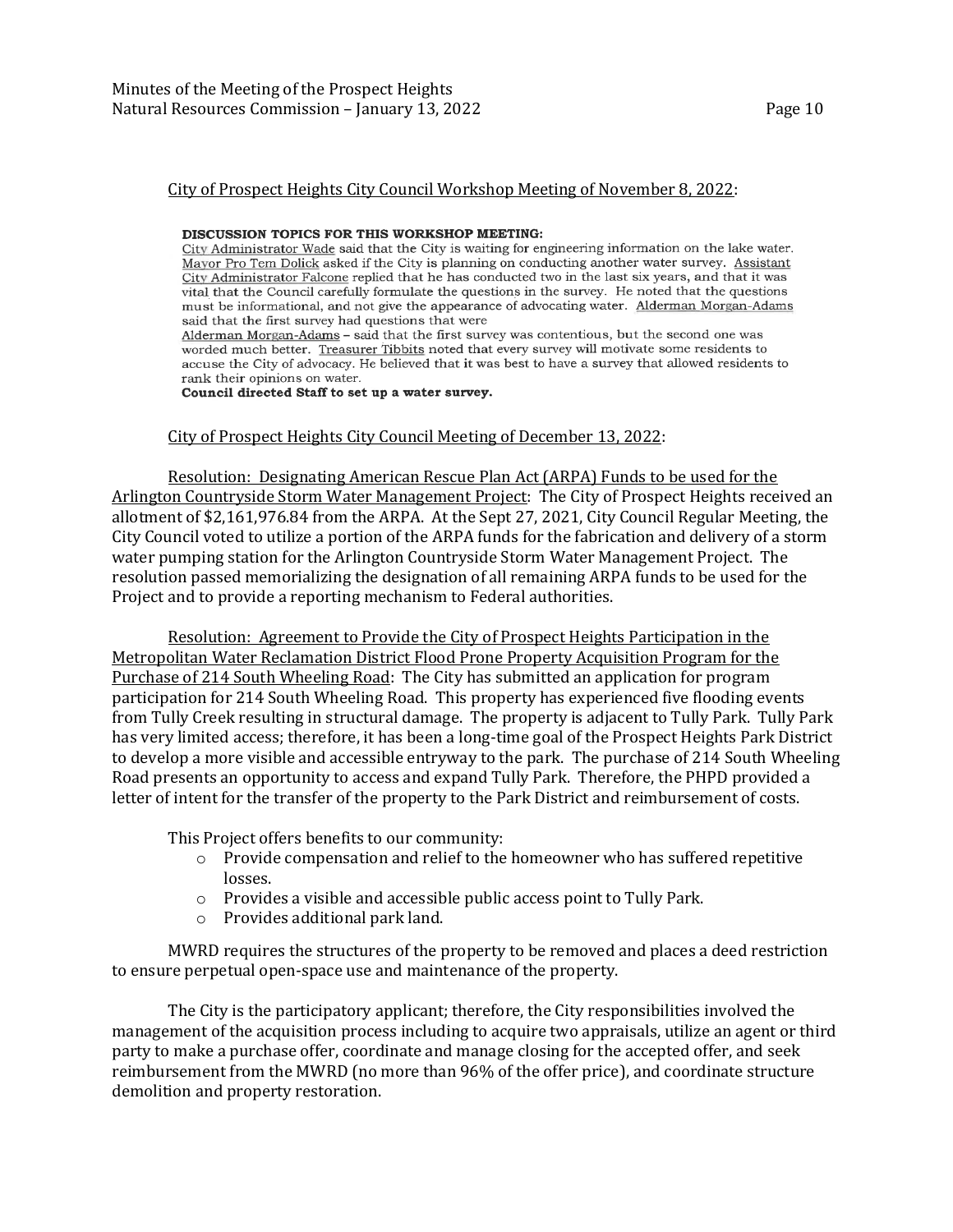The PHPD provided a letter of intent to acquire the property from the City, maintain MWRD requirements and reimburse the City for associated expenses. The City Engineer estimates associated costs to be approximately \$45,000. In the event of additional costs, the Park District will be notified.

Staff recommended approval of this resolution, and after a roll-call vote, it was approved.

# Prospect Heights Park District Board of Directors Meeting of November 16, 2021:

Approval of Letter of Intent for MWR Flood Prone Property Acquisition: A motion was made by Commissioner Kirste and seconded by Commissioner Messer to authorize the Board President to sign a letter of intent to the City of Prospect Heights for the Park District to reimburse the City for costs not to exceed \$50,000.00 in exchange for the property deed, ensuring perpetual public ownership and maintaining the property as open space and authorize the Executive Director to execute the intergovernmental agreement and all documents in furtherance of the transfer. The motion carried by roll call vote. The motion was approved. (Page 11 of the Civic Community notes has the actual Letter of Intent posted.)

# Prospect Heights Park District Board of Directors Meeting of December 14, 2021:

Following is a summary of the Proposed 2022 as presented by Annette Curtis, Superintendent of Finance and Planning, and provided by Christina Ferraro to Jill Moskal on January 3, 2022:

Final approval of the 2022 Budget will occur at the January 25, 2022 Board Meeting. A summary of the proposed 2022 budget:

- 2022 estimated surplus of \$547,793
- Consolidated revenue for the fiscal year end 2022 is \$8,239,634
- Consolidated expenditures for the fiscal year 2022 are \$6,120,041
- Capital 2022 expenditures are estimated to be \$1,571,800
- Tax support for the FY2022 represents 37% of total revenues
- 2022 GO Limited Tax Park Bond proceeds are utilized for GL Refunding Park Bonds
- 2014B principal and interest payment and capital.

• Transfers are budgeted from Corporate to Park Capital to support tree management and Golf to Golf Capital to support expenditures and fund balance.

The proposed FY2022 budget addresses the required increase in minimum wage to \$12 per hour. The budget includes up to 3% merit-based increase for all full-time employees.

Staffing changes include:

• Changing the contractual events coordinator at Golf Course to full-time position The current Supt of Finance and Planning is now Supt of Finance HR and IT;

- hiring a full-time HR/ Payroll Coordinator
- bringing some marketing duties in house, combining with current inhouse duties to create a full-time position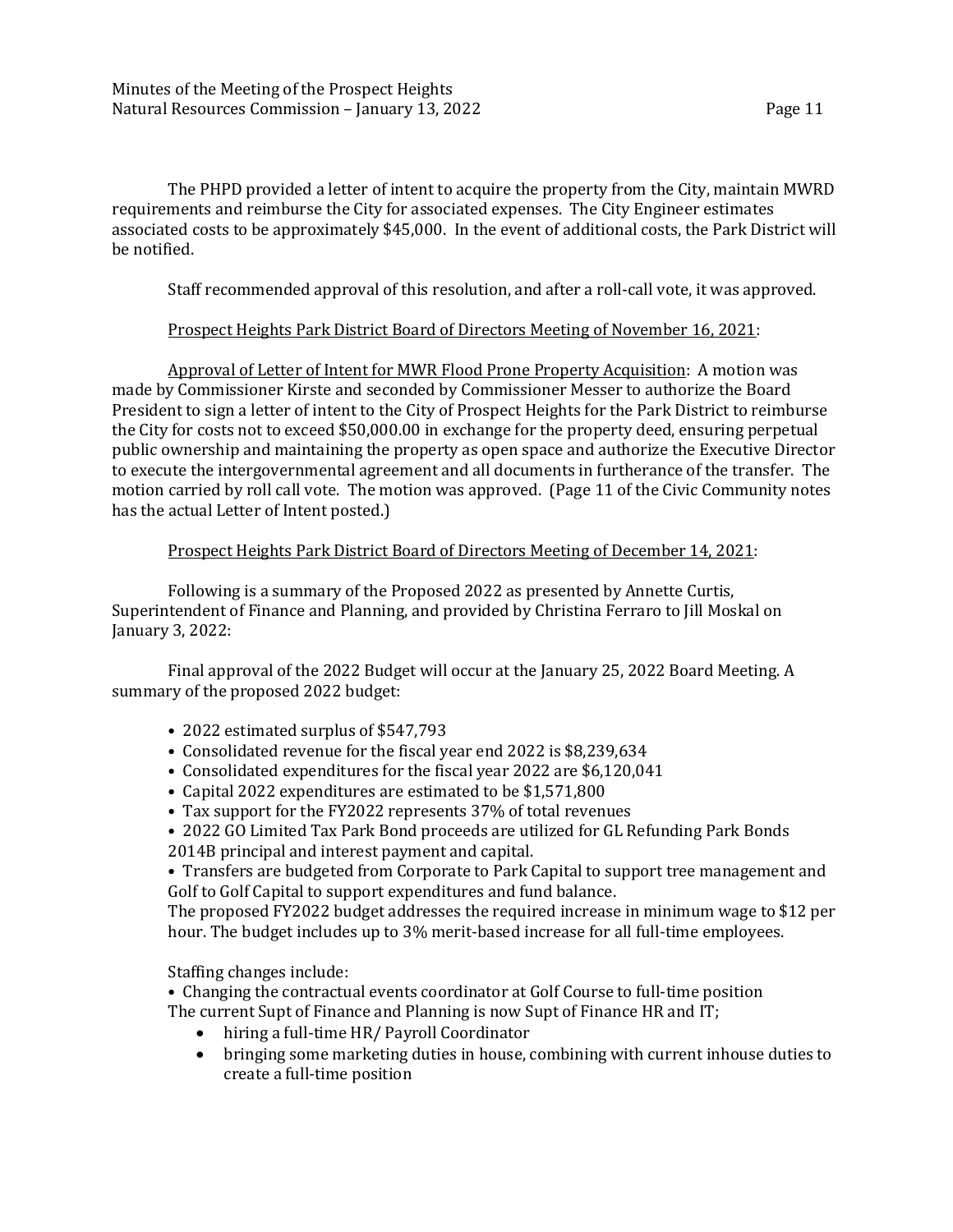The proposed FY2022 budget includes changes to the cost of health benefits; PPO decreased by 1.0%, while the HMO increased by 4.9%, as well as a change in the number of eligible employees. Property and casualty insurance is decreasing by 10.37%, this includes a multiprogram discount of \$3,290.

IMRF the District's contribution rate increased to 8.94% from 8.80% in 2021, the number of eligible employees fluctuate from year to year, current budget includes 28 employees.

## Proactive Nature Management Plans

Dana provided Commissioners with one management plan entitled Hillcrest Lake/Pollinator Park Ecological Management Schedule 2022 (four pages). The management plan includes a site description, work performed to date, and work scheduled for 2022. Specific activities are noted that favor a particular site.

Each of our sites will have a management plan to reflect information from each of the sites, time of the year and structure a full year of where to be when and program the conditions. The plan outlines all tasks.

Management Plans provide a timeline per year and sync to our budget.

## Announcements to the Public

Our community is enjoying the natural areas of Prospect Heights, which is wonderful. However, the Commission respectfully requests that the natural areas are left as they are found or even cleaner, if necessary. The frozen wetlands of Prospect Heights have become a go-to destination for winter fun, and on any given day, scores of people come out to enjoy a good skate, a hockey game, or hike the frozen trails at the Slough and Hillcrest Lake.

Unfortunately, an increase in people abandoning items when their fun is over has increased. Hockey nets, coolers, a large Bar-B-Que grill, broken hockey sticks, water bottles, and a shopping cart were recently left behind. We respectfully ask visitors to the City's winter wonderland to please take anything you brought out to the ice back with you when you are done.

Also, Dana cautioned that the water depth of the Slough and Hillcrest Lake is very shallow, and underneath the water is two to three feet of muck. Therefore, when the ice melts, anything going through the ice will be stuck in the muck and unable to be removed.

Thank you!

# Visitors' Comments

No visitors were present to comment.